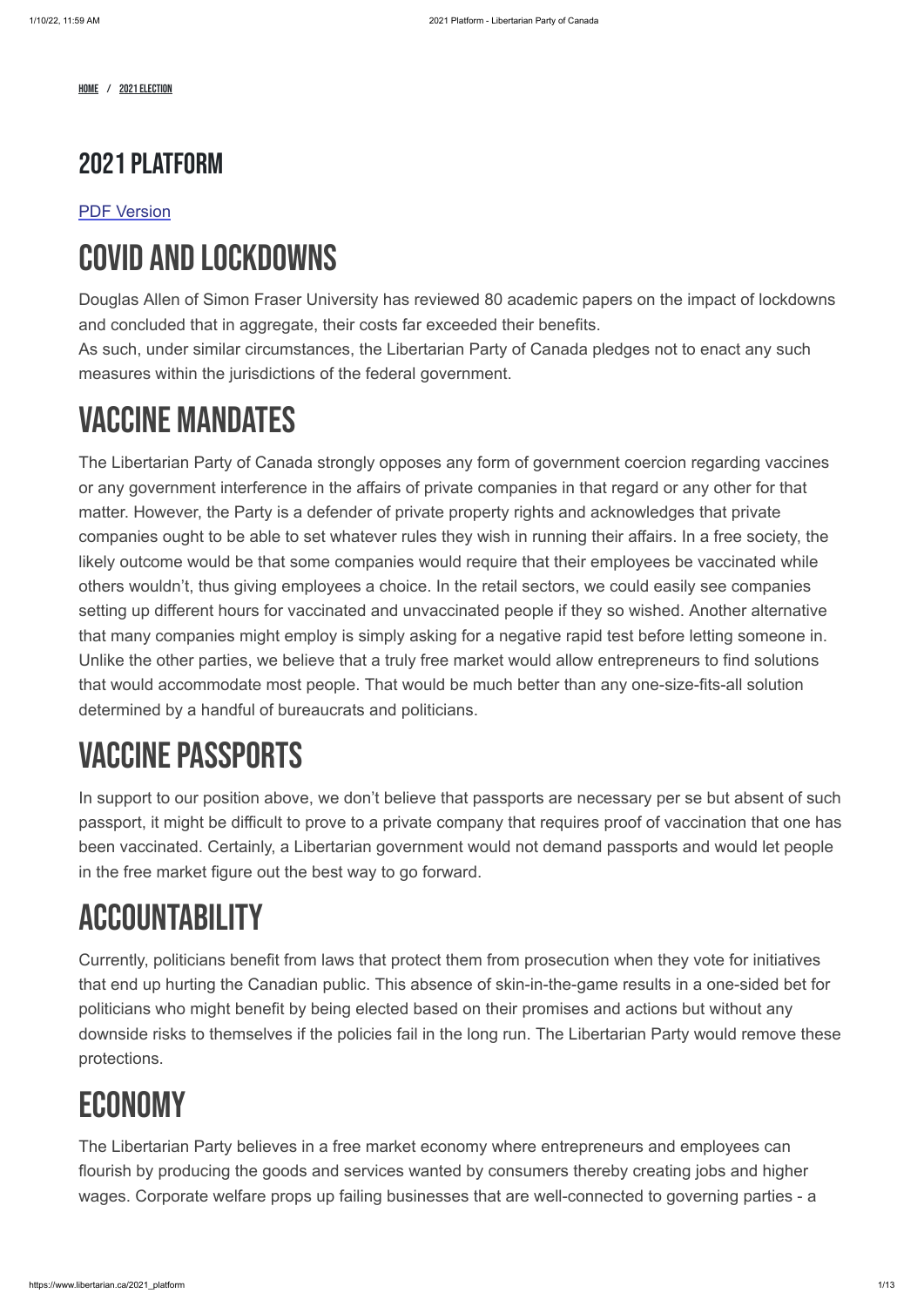system that allows for businesses to thrive that do not meet the needs of the people, but rather meet the needs of the politicians. Human flourishing occurs when individuals are free to engage in trade, entrepreneurship, and labour in a non-coercive environment.

- Repeal the power of the CRTC, allowing for more competition with telecommunications
- Eliminate supply management, that costs taxpayer dollars, and drives up the cost of groceries
- Repeal federal mortgage regulations

## **TAXATION**

Unlike most political parties that subscribe to the Keynesian economic theory we subscribe to economists like Mises, Hayek and Rothbard. We view government intervention in the economy as the major contributor to the harmful business cycle of booms and busts. The government's role in the economy is not to engage in setting interest rates, inflating the money supply, bail out large corporations, or regulate in favour of lobbyists but rather to simply protect the rights of individuals to engage in peaceful economic activity.

## Regulatory Burdens

Regulatory burdens have damaged the economy and made life unaffordable for ordinary Canadians. Our regulations are written by lobbyists, for their betterment and not the Canadian people. Our cell phone bills, grocery bills, rents and mortgage costs have gone up while the government continues to work for the elites in society.

Taking justly earned money or property without consent through threat of force is theft. The Libertarian Party would seek to eliminate all forms of compulsory taxation including the income tax, corporate tax, carbon tax, capital gains tax etc. Revenue would be raised through a voluntary head tax and other voluntary means such as direct payment for government services and crowd funding.

The ability of individuals to keep all the money they justly acquire will supercharge the economy as billions of dollars kept in the pockets of Canadians can be deployed for saving, investment, production and consumption.

While transitioning to this voluntary tax structure we will maintain a 5% GST to pay for military, police and courts. Consumer taxes are pseudo-voluntary in that you can choose to make purchases and therefore choose to pay tax.

## **DEBT**

Canadian taxpayers owe \$5.1 trillion when you total all the debt and unfunded liabilities incurred in our name by federal, provincial and local governments. This amounts to \$300,000 of obligation for each taxpayer that the government has incurred in your name without your consent. This represents an incredible single point of failure for Canadians who rely on the programs supported by these unfunded

obligations. A recession, a weakening American dollar, economic stagnation, declining birth rates all represent tangible risks that threaten individuals who are dependent on these programs.

The Libertarian Party of Canada would pay off the \$1.1 trillion federal debt by selling Crown Corporations like the CBC.

## Unfunded Liabilities

The majority of the unfunded liability shortfall is due to CPP, OAS and Medicare. Canadians should not be forced to contribute or bailout these programs. It is our responsibility as individuals to plan for our retirement and healthcare expenses; this is not a proper role of government. We will transition away from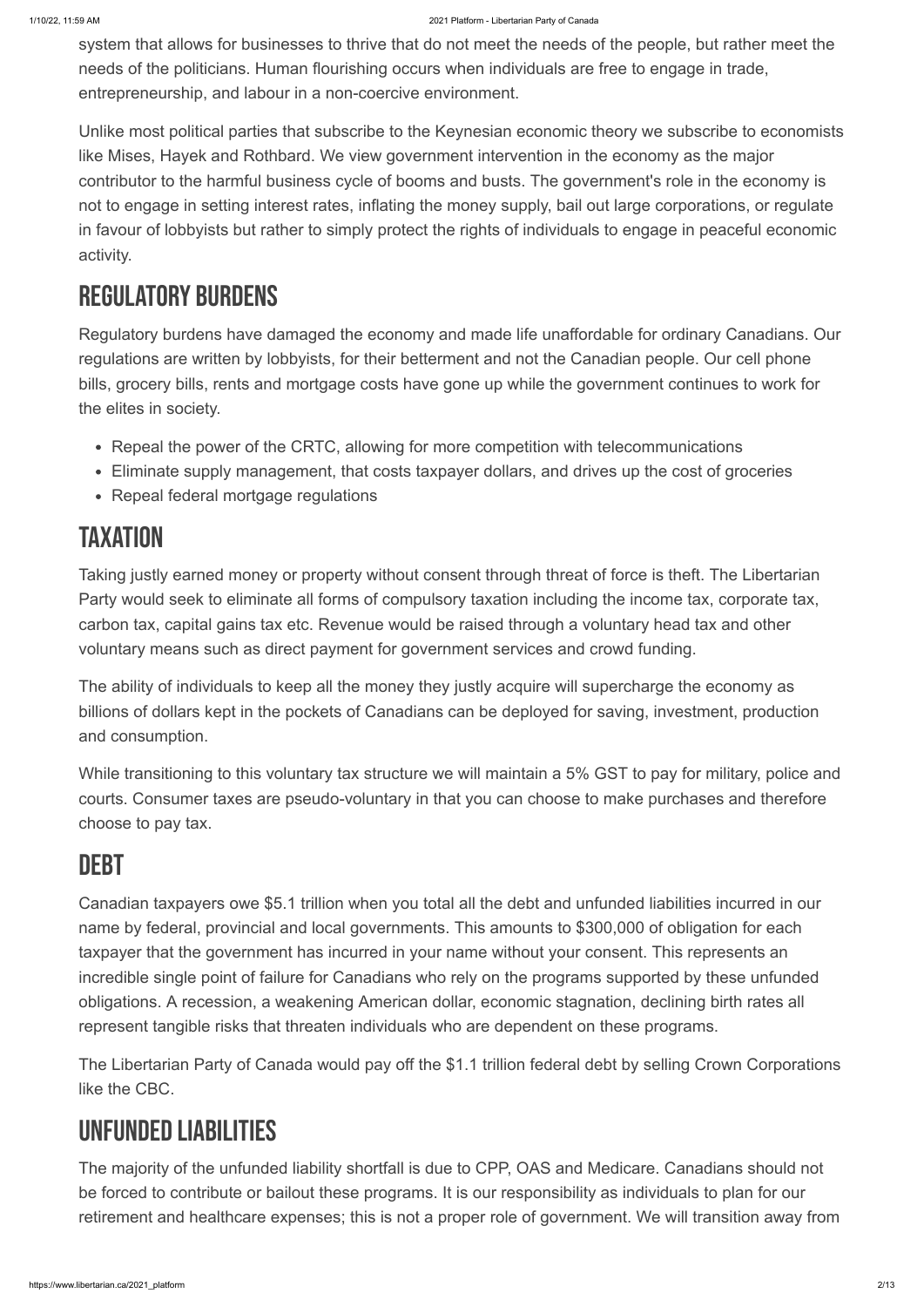these government programs in a structured way towards a competitive market in safety nets for Canadians. Decentralizing the risk of failure is the only sustainable path forward.

## **COST OF LIVING**

Canadians are seeing their bills go up without a corresponding increase in salary. The purchasing power of our dollar is being diminished while others profit. Through the Bank of Canada, banking institutions are allowed to create a greater supply of money, devaluing our money - reducing our purchasing power, and then they lend it out collecting it back with interest. This practice hurts those in a fixed income, especially seniors and employees earning a minimum wage.

Since March 2020, the Bank of Canada has increased its balance sheet approximately four-fold by purchasing Government of Canada bonds, thus monetizing the debt. This huge increase in money printing is largely responsible for the increase in prices that we are currently experiencing.

## **BUDGET**

The Government of Canada is the largest employer in Canada with over 250,000 employees. Most of these individuals are doing things that a free market can provide services for more effectively and efficiently. The current budget is approximately \$330 billion per year. If we limit government to its proper role of protecting the individual and pay for police, national defense, and federal courts we can cut the budget to approximately \$30 billion per year (about the amount collected through GST).

## Central Banking

Central banking is essentially legal counterfeiting that enriches a few at the expense of the many, increases wealth inequality, erodes buying power, constitutes a tax on the unborn, incentivizes consumption over production, leads to a harmful business cycle of booms and busts, creates market distortions and creates inefficient resource allocation. The Libertarian Party seeks to end the central banks monopoly on money supply and monetary policy and move back to a system of free banking.

# PROPERTY RIGHTS Constitutional Reform

Our constitution doesn't adequately protect our inalienable rights. We currently have poor protection of freedom of expression. We have weak protection over our right to bear arms. We have limited property rights. Members of the confederation of Canada must respect these inalienable rights and currently they do not.

Comedians are being fined by Human Rights Commissions and Bill C 16 arguably compels speech. Individuals are being prosecuted for using fire arms to protect their property. Property is being expropriated for government projects. Taxpayer wealth is being redistributed, through constitutionally mandated equalization payments, to provinces whose irresponsible policies result in economic shortcomings. Free trade is being attacked by interprovincial barriers and pipeline bans.

The Libertarian Party would work towards a constitutional reform that enumerates our inalienable right to free speech, property, bear arms, bodily autonomy, due process and free trade. We would eliminate the equalization mandate.

## Indigenous Affairs

#### RESPECTING CANADA'S CONSTITUTIONAL AND TREATY RELATIONSHIPS WITH INDIGENOUS CANADIANS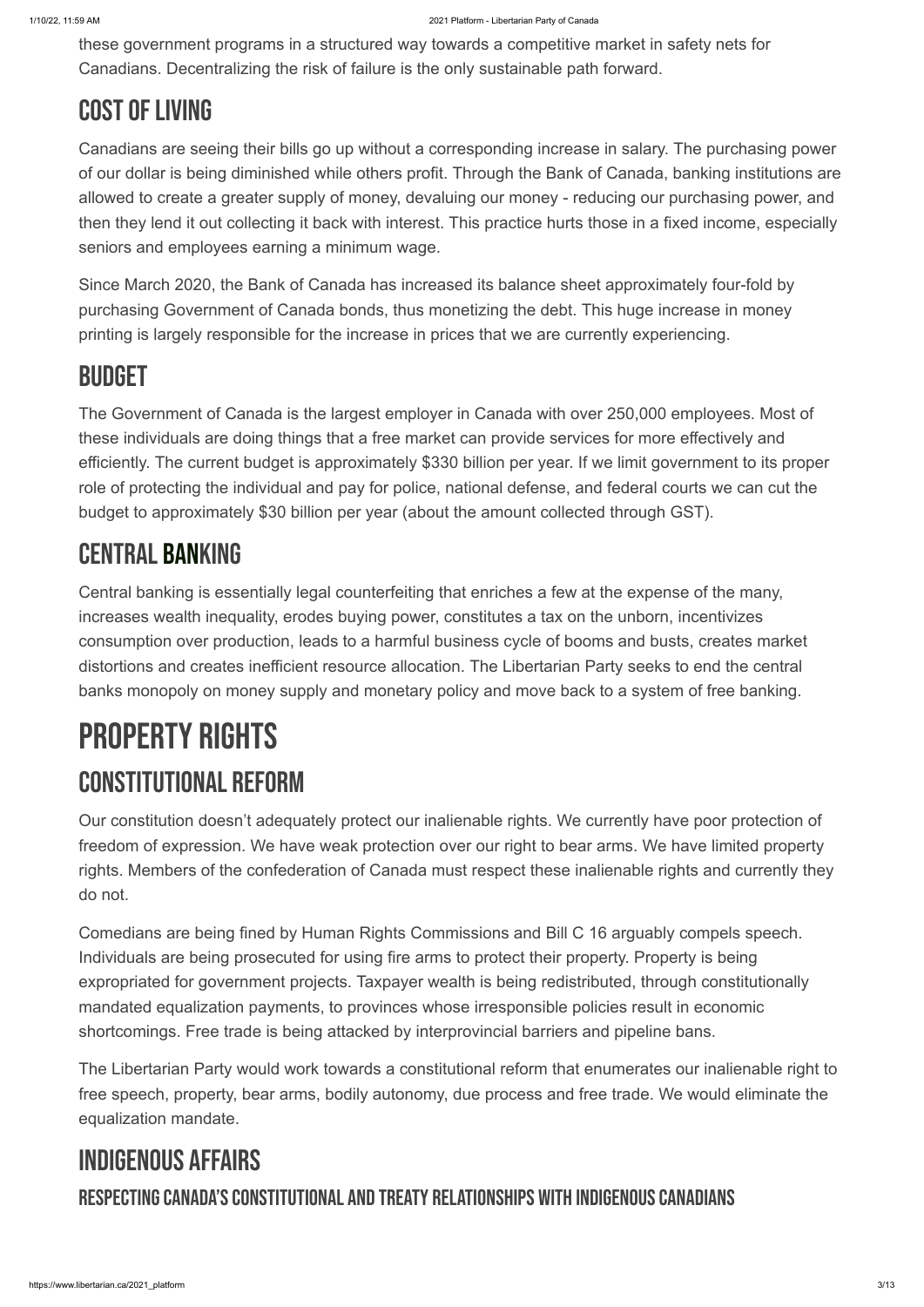First Nations, Metis and Inuit peoples have a right to meaningful autonomy and jurisdiction over their territories as a third independent level of government. This jurisdiction includes but is not limited to: natural resources, mining rights, local economic affairs, healthcare, education, agriculture, environmental regulation and community membership. These rights and jurisdiction have a clear historical and legal basis in the Canadian constitution and treaties, verified by the Supreme Court. As such, it is the duty of the Federal Government to respect these rights, and comply fully with existing treaties in order to establish a genuine partnership with indigenous people based on trust. Canada's history of abuse, neglect and attempted assimilation must be faced, and modern paternalistic policies limiting reserve functions and local control of local affairs must end. The first step to accomplish this is to regard the Duty to Consult and Accommodate as a local indigenous held right to veto decisions imposed on their territories. First Nations governments should be respected as having similar jurisdiction and powers to provincial governments. Another important step is to respect indigenous government issued citizenships and passports, allowing these to phase out or replace Indian status if this becomes desirable to people that hold Indian status. Increasing opportunities for Indian bands to opt out of any or all provisions of the Indian Act they choose, by expanding the scope of The First Nations Land Management Regime, will also greatly empower reserves across the country.

#### COMMITTED TO EMPOWERING INDIGENOUS CANADIANS AND THEIR LOCAL GOVERNMENTS

It is vital that indigenous people have a voice during all attempts to reform 'Indian' legislation, and other aspects of Canada's relationship with its indigenous people. In order to facilitate this, country-wide consultations with indigenous people to determine more methods of empowering them must be initiated. Following this, the Canadian Governments should enter into new culturally inclusive treaty negotiations with all willing indigenous nations, in order to better define and respect their sovereignty in the modern day. Included in these new treaties should be provisions explicitly recognizing the indigenous group has the right to provide welfare, youth services, as well as traditional alternatives to these institutions to their members instead of simply utilizing federal services. Furthermore, provisions should recognize the indigenous government's ability to develop local independent restorative justice and healing practices. The financial independence of indigenous governments and projects will be ensured through local control over the economy and revenue gathering. This will allow local people to decide how their resources are used, and empower the local governments to levy taxes, demand profit sharing, or stop development on their land.

#### RETURNING SIGNIFICANT LAND TO INDIGENOUS GOVERNMENTS

The federal government has done everything in its power to stonewall the Land Claim process, creating a massive bureaucracy that has resulted in a large percentage of claims taking longer than a decade to settle. This process has resulted in massive debts for many Indigenous claimants, which would likely be impossible to repay without first obtaining their land claim. The status quo of long-term costly lawsuits benefits no one involved. Unused Crown Lands should be returned to claimant groups without delay or resistance. Indigenous people living on and using crown land have more of a claim to it than the Queen

of England by royal decree. Furthermore, the federal government should return culturally and religiously important sites on Crown Land used by multiple indigenous groups to their collective care whenever possible. Canadian governments should also agree to include land accumulated by reserves adjacent to their existing property, into the reserve with full treaty coverage.

#### CHANGING THE ATTITUDE OF THE FEDERAL GOVERNMENT TOWARDS INDIGENOUS PEOPLE AND GOVERNMENTS

The attitude of the federal government has been disrespectful, discriminatory and most importantly paternalistic for centuries. It must become the mission of the Federal government to reverse this trend, and reform all systemic discrimination. Furthermore, the lack of action regarding missing and murdered aboriginal women and men must be rectified. With police resources being freed up from ending the war on drugs, resources can be effectively used to solve murder and ongoing cold cases. Finally, the federal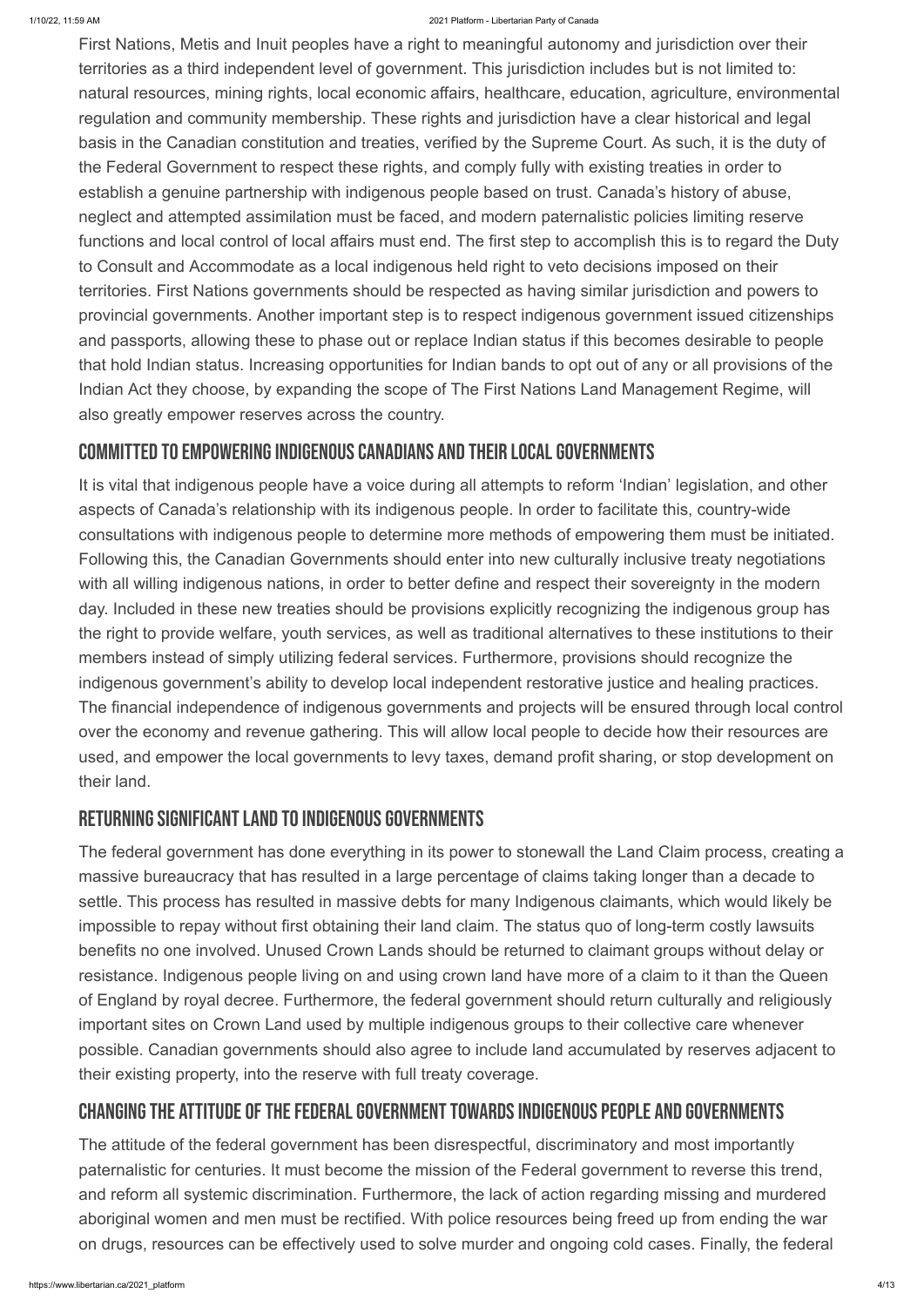government must stop utilizing First Nation children as political and financial pawns, and fully implement Jordan's Principle so that no more children are neglected by the healthcare system in such an unfair and discriminatory way.

## Privacy & Surveillance

#### KEEPING THE GOVERNMENT OUT OF OUR BEDROOMS (AND EVERY OTHER ROOM)

The Edward Snowden & Wikileaks revelations have had lasting repercussions in both the United States and in Canada. Without due process, governments have unreservedly begun spying on innocent citizens, justifying their actions in pursuit of nebulous terrorist threats. Due to these disclosures, the Libertarian Party would seek to curb and eliminate all government surveillance programs that operate without a Warrant. More specifically, the Libertarian Party of Canada would pass legislation that would forbid government, and all government agencies, from spying on personal information without a warrant issued in open court. This includes ending mass surveillance operations, including the collection of metadata. As a result, the Libertarian Party would rein in the actions of Canadian surveillance agencies, ending the practice of blanket surveillance and placing these organizations under strict independent civilian oversight mechanisms. An open and honest mechanism to thwart terrorism will be just as effective as surreptitious means.

#### WHO'S BULLYING WHOM?

Anti-cyber bullying legislation, although well intended to curb online abuses, subjects Canadians to privacy abuses at the hands of government and corporations with Bills C-13 and S-4. The Libertarian Party would immediately repeal the lower Warrant thresholds for obtaining personal information, which will effectively restore privacy rights by upholding the presumption of innocence until proven guilty. The Libertarian Party will also remove the immunity provisions for telecommunications providers who hand over personal data to government agencies without a warrant. If a telecommunications company is to disclose personal data to third parties, including government, it should only be done with the presence of a warrant or the expressed consent of the customer.

### RESTORING THE RIGHTS LOST IN BILL C-51

Bill C-51 is an egregious violation of Canadian privacy rights, which are protected under the Canadian Charter of Rights and Freedoms. The information sharing provisions overturn the public sector privacy protections set out in the Privacy Act. Organizations like CSIS should not be given the power of law enforcement agencies, and their findings should not be applicable to the prosecution of Canadian citizens. This bill should never have been brought forward in a democratic nation, and all aspects of it will be fully repealed under a Libertarian government.

### FOCUSING THE CANADIAN SECURITY ESTABLISHMENT ON FOREIGN THREATS

The Canadian Security Establishment (CSE), lesser known than CSIS, provides Canadians with security in regards to foreign threats, but in no way should it subject Canadian citizens to charter rights violations. To ensure that Canadians are not having their privacy infringed upon, the Libertarian Party would establish an independent oversight board to ensure privacy is protected. The Libertarian Party would also create legislation prohibiting the mandate of CSE from warrantlessly spying on Canadian citizens. Lastly, the Libertarian Party would end all forms of collaboration with foreign surveillance agencies, especially the NSA, that could infringe upon the privacy rights of innocent Canadians. Simply, the CSE should work to protect, and not punish, citizens of Canadians.

### **FIREARMS**

#### IN DEFENSE OF THE RESPONSIBLE FIREARMS OWNERS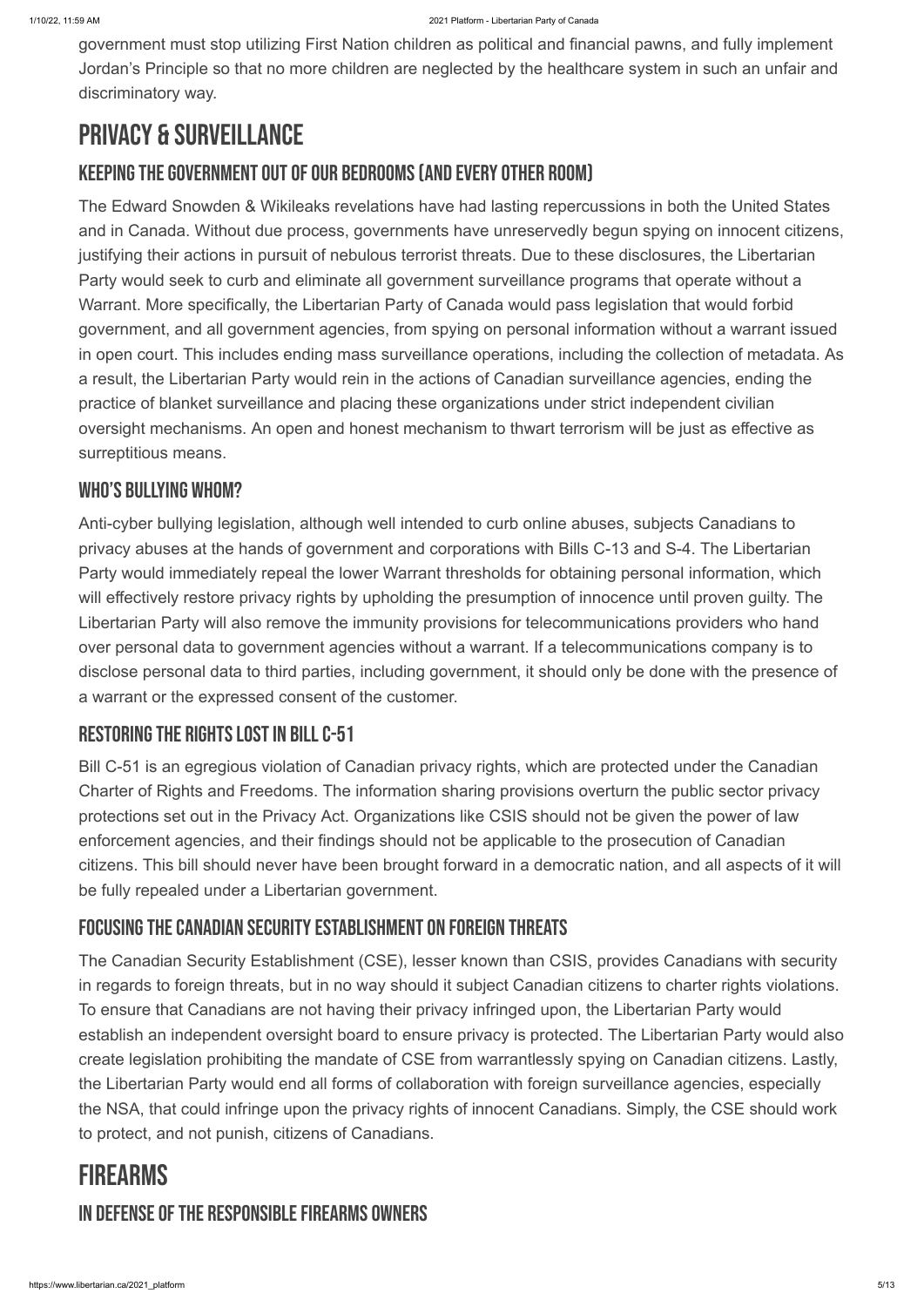The Libertarian Party of Canada will remove the legal hurdles for peaceful gun owners to use firearms for the purpose of recreation, hunting, and self-defense. Registration will be simplified, a legally acquired firearm will not expire, and negative stigma will be reduced. Municipal and provincial jurisdictions may craft more specific firearm legislation tailored to reflect their local needs. Over \$100 million in annual savings will result from the termination of the Chief Firearms Officer's national operations.

#### UNNECESSARY BUREAUCRACY: SIMPLIFYING FIREARMS ACQUISITION

The process to obtain a firearms license, under the stewardship of the Chief Firearms Officer, is costly, redundant, and unjustly assumes illegal intentions of citizens. The Libertarian Party of Canada proposes a simplified system of certification that will ensure that firearms are acquired appropriately, without compromising the safety of our communities. As such, the Libertarian Party of Canada would eliminate the licensing system and replace it with a certification system, known as the Firearms Acquisition Certificate (FAC). With the implementation of a FAC system, the Chief Firearms Office Program would be eliminated as an unnecessary bureaucracy.

The FAC would be obtained at your local police station, and would be issued after a standard background check, for a nominal fee. This background check is currently administered through the CFO, a completely unnecessary step, as the RCMP fulfill the background check obligations. Once the background check is complete, and the FAC is issued, the individual can now legally acquire a firearm through a registered broker. The FAC will simplify the process and save taxpayers between \$100 to \$120 million per year in direct administrative costs to the CFO, without compromising the importance of background checks, reliability screening, and security to Canadians.

#### THE PAPERWORK CRIME OF FIREARMS POSSESSION

Sections 91 and 92 of the Criminal Code dictate that, without a license, firearms possession is by default illegal, and carries a mandatory prison sentence of three years. For those who own firearms with an invalid license, the crime is one of paperwork, not an illegal act of violence or intent to harm. Gun owners should not face criminal charges for possessing firearms that they have legally purchased. The Libertarian Party of Canada will rescind sections 91 and 92 from the Criminal Code, which will end the unfair persecution of firearms owners who have legally purchased firearms. The FAC, as it is required for any legal acquisition, will suffice.

### A Firearm is not a Weapon

In the criminal code, all firearms, regardless of their purpose or use, are classified as a weapon, meaning that their exclusive, intended use is to harm others. An overwhelming majority of firearms owners do not intend their devices to be weapons. In fact, nearly all firearms owners in Canada use their guns for the purpose of recreation and hunting. Firearms would be legally seen as tools in the hands of qualified individuals with proper Certification.

#### REVERSING THE TREND TO REVERSE ONUS & UNWARRANTED SEARCHES

One of the cornerstones of the Canadian justice system is the concept of being innocent until proven guilty. As a result of the Firearms Act, firearms owners are subject to Reverse Onus, which assumes the presumption of guilt, not innocence. The Libertarian Party of Canada would immediately remove all Reverse Onus provisions in the Firearms Act to ensure that the presumption of innocence is properly established.

The Firearms Act creates a highly punitive framework, and it makes the job difficult for police to understand appropriate charges and due process. Reverse onus assumes the presumption of guilt, not innocence, and it is used abusively against firearms owners. For this reason, the courts are clogged with unnecessary prosecution from the Crown, including many cases that cannot possibly stand because of illegal police conduct. No action by police should be without a warrant obtained in open court, and under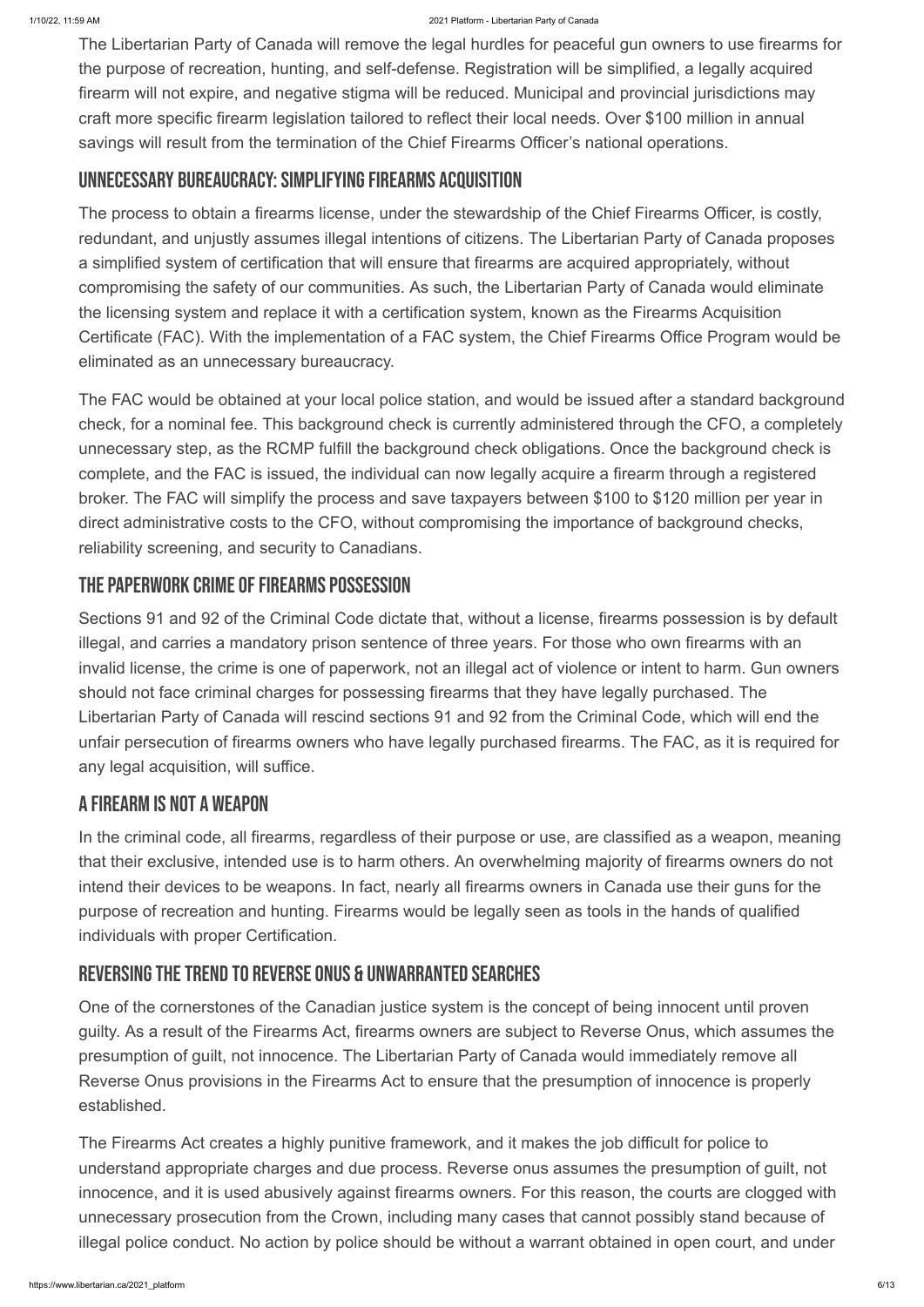no condition should an Officer of the Peace undergo a warrant-less search. To simplify regulations and protect the rights of gun owners, we will repeal sections 117.02, 102.(01), 105, and 113, all of which enable the abuse through unwarranted search and seizure provisions and reverse onus.

### RE-EVALUATING CANADIAN SELF DEFENSE LEGISLATION

Currently, Canadian's are significantly limited in regards to their ability to legally defend themselves. Whether in your own home, or in public, the Libertarian Party of Canada would restore your right to defend yourself and your property. If elected, the Libertarian Party of Canada would pass defense of habitation legislation, and extend those protections and immunities to public settings where possible.

# DOMESTIC POLICY

## **IMMIGRATION**

Migrant crises exist in part because of military interventionism in the Middle East and Africa, the funding of militant extremist factions by western governments, and a UN led agenda to utilize western countries as welfare states for those displaced. These agendas have harmed the interests of Canadians. The Libertarian Party would cease all participation in these agendas and refuse to participate in interventionist activities that contribute to a migrant crisis.

The Libertarian Party would allow Canadian citizens to sponsor immigrants and refugees provided that they agree to underwrite the financial costs associated and agree to accept liability for any criminal activity that their invitee partakes in. This gets government out of immigration policy and gets away from arbitrary cap numbers and values testing and ties immigration to the level of personal responsibility Canadians are willing to take on.

When we successfully abolish the welfare state, borders can be opened up to allow a free flow of labour. Individuals who can integrate into Canadian culture and provide value to their countrymen will flourish and stay, those who are unable to provide value or integrate will either have to rely on private charity or repatriate themselves.

## Marriage and Family

The Libertarian Party of Canada recognizes that a healthy and stable society requires a healthy and stable family. Fatherless children are at far greater risk of suicide, unwanted pregnancy, drug addiction, gang membership, behavioural disorders, criminality, and dropping out of school. The breakdown of the family is correlated with a growing state that incentivizes fatherlessness through the welfare state, legislation and family law system.

The welfare state incentivizes single motherhood by reducing the need for marriage and by punishing low income earners who do marry. The growth of the welfare state is highly correlated with both fatherless and parentless children.

A key element of contract law is that a person that breaks a contract compensate those they entered into the contract with. "No-fault" divorce legislation violates this key element by allowing one spouse to break the marriage contract unilaterally without incurring any personal responsibility for their decision. This legislation not only fails to compensate the spouse who is the victim of the contract breach, but additionally punishes them by subjugating them to state authority and harsh law enforcement measures should they fail to adequately compensate the contract breaker.

In Canada mothers obtain primary custody of children 89% of the time. The Divorce Act of 1985 saw judicial reform that biased primary caregiver theory instead of presumption of shared parenting theory. This ideological possession has courts asking the adversarial question, "who is the best parent?" instead of asking the question, "what is the best way for the child to maintain relationships with all the important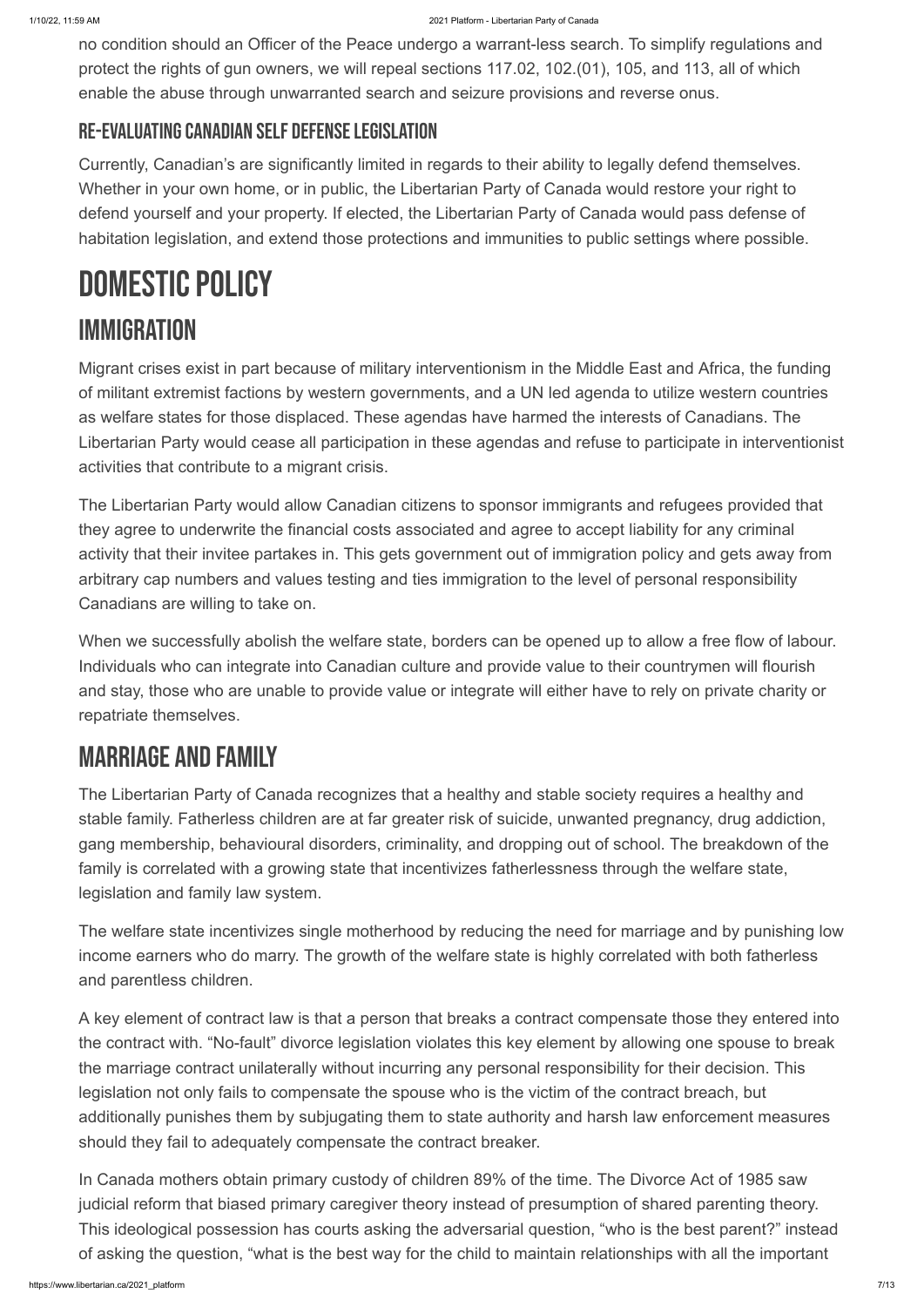people in their life?" Additionally, courts operate on the assumption that fathers in the custodial home are individuals who are motivated to provide for and love their children while fathers who are excluded from the custodial home are "deadbeats" who must be coerced into providing for the best interests of their children.

This ideological possession is elucidated in Grant Browns "Ideology and Dysfunction in Family Law" and leads to inequality before the law where mothers have rights in family law that men don't have:

The right to conceive a child through force or fraud.

Men are obliged to pay child support regardless of whether a woman lied to them about being on birth control or pressured them into unwanted sex. Teenage boys who have been raped by older women are often obligated to pay child support when they reach the age of consent.

The right to damage a fetus by engaging in substance abuse.

Men are obligated to pay section 7 expenses that arise through maternal substance abuse.

The right to secretly entrap a man into fatherhood.

The prevalence of paternity fraud appears to be between 5-15%. Duping a man into believing he is the biological father of a child is not criminal and does not necessarily negate his responsibility to pay child support.

The right to abandon an infant at birth.

A mother has the right to abandon their child at birth with no questions or strings attached through secret adoption or dropping the child off at designated locations and in doing so she waives all financial obligations to the child. Biological fathers don't have the right to waive financial obligations nor do they even have the right of first refusal to custody of the abandoned child.

• The right to alienate the father from his child.

A woman can keep her pregnancy secret from the biological father and years later decide to sue him for retroactive and prospective child support.

The right to deny or disrupt access between father and child.

While non-custodial parents have the right to access the child, these rights are not enforced like child support. Police will not enforce normal access orders and mothers can ignore court-ordered access with impunity in most cases.

• The right to make false allegations against the father.

Mothers who make false accusations of child abuse or domestic violence in order to gain a custody advantage can expect to face no repercussions.

The combination of no-fault divorce and ideological possession of family law promotes fatherlessness by relegating men to the status of "visitors" in their child's lives at best, and "wallets" at worst.

The Libertarian Party of Canada will remove government from marriage and the family by privatizing marriage and divorce. No more state issued marriage permits, no more state managed family courts systems that apply erroneous assumptions, ideological bias and homogenous rules according to legislation. Consenting adults, including same sex couples, will be free to enter into marriage or relationship contracts and these contracts will be treated like any other private contract in that you will bear personal responsibility for unilaterally breaking the contract.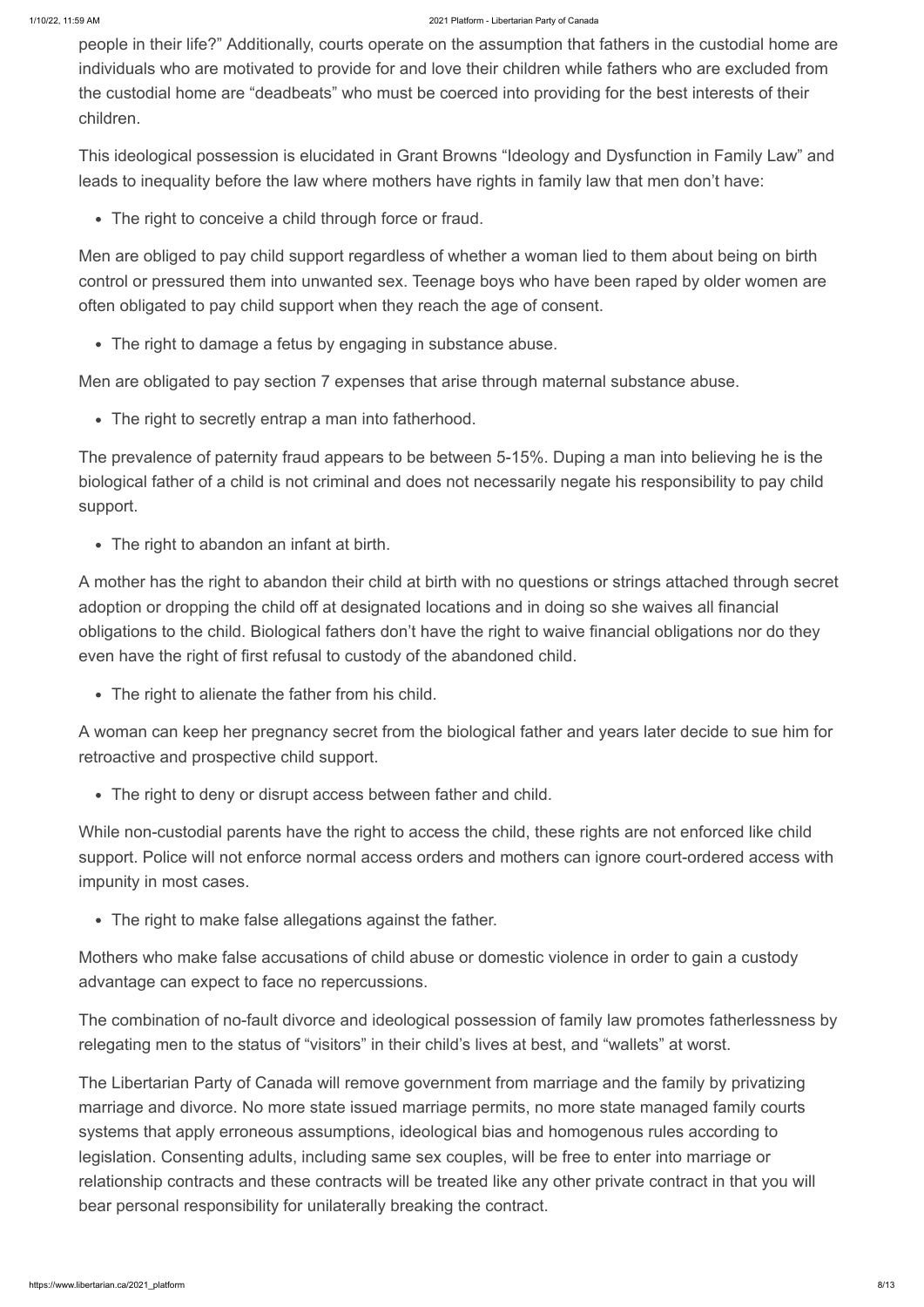Contract disputes and breaches will be mediated through dispute resolution or courts applying common law principles, rather than legislative dictates. Courts will presume shared custody unless there are mitigating circumstances. Paternity fraud and false allegations of domestic violence will be considered criminal offences and punished accordingly. Marriage in this type of environment becomes more than an amazing party for family and friends that can be dissolved without any consequences, it becomes a serious commitment with obligations and incentives to work through problems.

The welfare state will be replaced by private charity. A society where individuals are responsible for the consequences of their actions is one where individuals tend to make more responsible choices. We strongly feel that libertarian society strengthens the family.

## **HEALTHCARE**

### LOOSENING THE FEDERAL GOVERNMENT'S GRASP ON PROVINCIAL HEALTHCARE

The Libertarian Party believes that the 21<sup>st</sup> century will provide remarkable transformations in the healthcare sector, as well as the introduction of innovative life-saving technologies and treatments. Our party believes that the government should cut red tape and unnecessary regulations that hamper the arrival of these developments. Health technologies and treatments should be embraced and not treated with fear and resentment, like the current government treats it now. This would mean giving researchers more liberty to experiment with new health technology and treatments, resulting in greater access to effective and timely health services. This also means empowering patient-doctor relations to explore a greater diversity of treatments to meet unique needs, something that the current healthcare system neglects.

#### REDUCING THE BURDEN OF THE PUBLIC HEALTHCARE SECTOR

Within the Canadian Constitution, it is stated that healthcare is within the jurisdiction of the provinces, but over the past decades, this has not been adhered to. In order to empower provinces to meet their unique interests in addressing healthcare issues, the Libertarian Party of Canada would repeal the Canada Health Act. The Canada Health Act impedes the relationship between the public and provincial governments, namely because it constrains provincial governments to uphold certain requirements in order to receive federal health transfers. A Libertarian government would repeal the Canada Health Act so that provincial governments could analyze and implement healthcare reforms that will best suit their interests, rather than following the mandates of federal bureaucrats and legislators.

## UNLEASHING HEALTHCARE INNOVATION FOR THE 21 $^{\mathtt{ST}}$  century

While the Libertarian Party would return provincial power to the healthcare sector, repealing the Canada Health Act would allow for legal access to private care. By legalizing choice in the healthcare market, there will be greater access to healthcare services for all Canadians, therefore reducing long wait times for referrals and operations. Furthermore, the legalization of private alternatives alleviates some of the fiscal burden placed on government, which is something that currently accounts for a significant amount

#### LIBERALIZATION OF THE PHARMACEUTICAL SECTOR

The Libertarian Party believes that individuals who require certain forms of medications should not have to wait as long as they do. The Libertarian Party of Canada would allow provincial governments to determine whether or not individuals need a prescription for certain forms of medications, such as oral contraceptives or certain pain-reducing agents. The goal would be to give provincial governments the ability to streamline the entire process, so pharmacists can make medical decisions regarding low-risk medications, while providing substantial information to the user, resulting in quicker and wider access to what they need.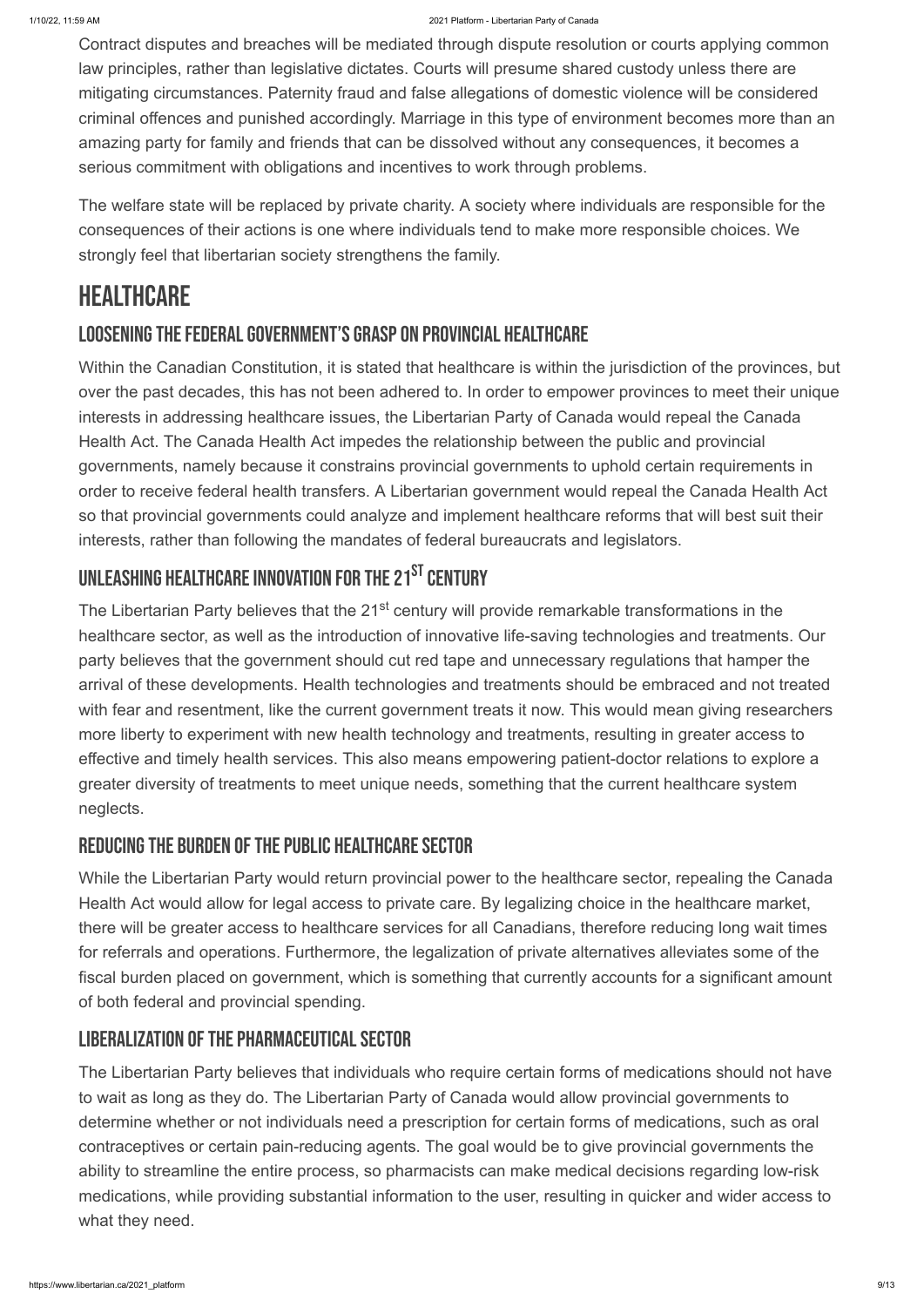## **ABORTION**

Libertarians are split on the issue of abortion. Some believe that because a woman owns her body she ought to have the final say about what is going on inside it. Some believe that the fetus is a person that deserves legal protection. Some believe that the fetus is a person but the use of force (government or legal) is not a practical way of protecting the fetus given that it is a person inside another person.

The Libertarian Party of Canada holds no official position on the matter and will allow its Members of Parliament to vote their conscience. There are, however a number of policies that we would enact that would dramatically reduce the number of abortions. Our marriage and family policy will strengthen families and dramatically reduce the environment (fatherlessness) that contributes to unwanted pregnancies. Private adoption would be allowed and expectant mothers could be paid by couples willing to adopt or by private charity to carry their baby to term.

## RESTORING TRUE JUSTICE

#### **ENDING THE WAR ON DRUGS**

While the Libertarian Party understands both the social and health-related concerns of substance abuse, our party has also stood firmly in opposition to the war of drugs. For starters, it is extremely costly to the Canadian taxpayer, considering the amount of resources put into enforcing these laws and punishing individuals who break them. Secondly, it is ineffective and often leads to even more dangerous unintended consequences, such as violent crime, high substance abuse rates, and more potent narcotics. Lastly, by liberalizing drug laws, governments and civil society can truly address both the social and health issues related to substance abuse, such as rehabilitation and harm reduction efforts. The Libertarian Party would decriminalize all substances, as was done in Portugal, while also opening a legal marketplace for cannabis and other low-risk substances.

#### **LIBERALIZATION OF SEX WORK**

For the same reasons as ending the war on drugs, the Libertarian Party would also seek to legalize sex work. By creating a legal marketplace, both sex workers and their clientele will be safer when it comes to abuse and the potential health concerns. While there will always be apprehensions with the sex work industry, a legal environment will alleviate much of these issues due to its departure from the black market.

#### Police Reform

The Libertarian Party believes the RCMP and other policing forces should be held more accountable for abuses of power. To do so, the Libertarian Party would push for more training of police officers to respond to conflict via non-lethal methods. Furthermore, we would also mandate that individuals in law enforcement wear a body camera. The primary goal of police reform would be to improve the relationship between the law enforcement and the public.

## Environment and Climate

The Libertarian Party recognizes that the primary metric of success for environmental and climate policy is human flourishing. Climate related deaths have declined by 98% over the past 100 years. Over one billion individuals have been lifted out of extreme poverty over the last 3 decades. Free markets and access to cheap and reliable energy has made life for humans immeasurably better in part by protecting them from climate adversity.

Markets and trade foster innovation and solutions that make cleaner energy more abundant and accessible. Most climate action policies undermine the very mechanism that creates climate and environmental solutions by interfering in the market and making it more expensive to be an entrepreneur.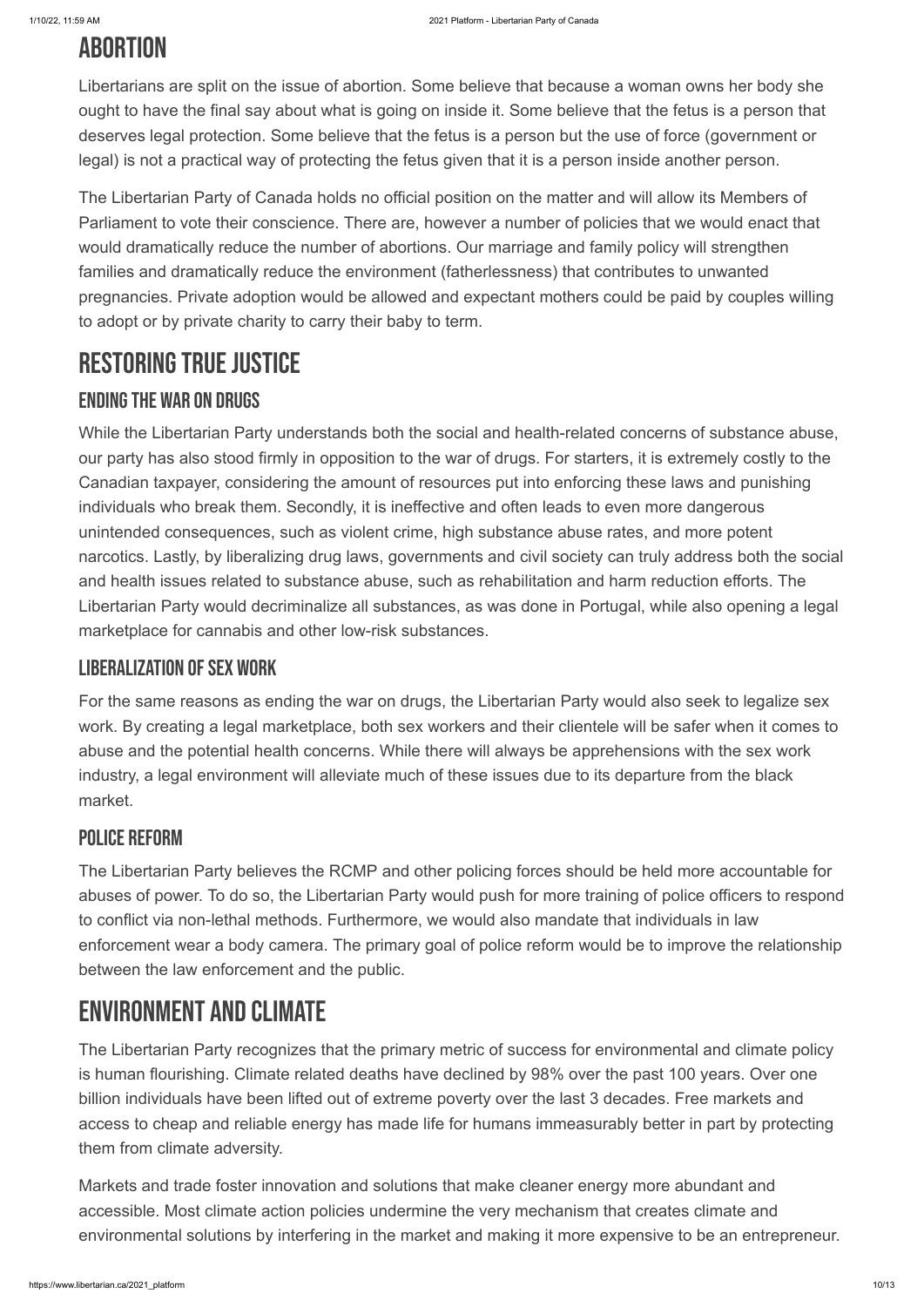We also recognize that human activity, emissions and pollution can harm other humans. Claims of harm should be tried in court, not the court of public opinion. It is the legal system not the political system that should be responsible for climate justice. It is estimated that 122 corporations are responsible for 80% of CO2 emissions. If a complainant feels that climate change has harmed them, they should be able to take these CO2 emitters to court and prove beyond a reasonable doubt that they are responsible for the damages. A carbon tax redistributes wealth in exchange for political popularity to green energy boondoggles. A proper legal system awards damages to individuals that are actually harmed rather than to politicians who use the money to buy votes.

The Libertarian Party will eliminate the carbon tax, protect the free market, and streamline the approval process for nuclear energy. We will remove corporate subsidies and crony regulation that make it harder for entrepreneurs to compete in the energy sector. We will unleash entrepreneurship by creating an economic climate of innovation which will get us to the next energy paradigm. We will commit to reformation of the legal system that will make justice accessible for those that have been harmed by pollution.

We will work to improve property rights. For example, Fort Chipewyan residents live downstream from large oil sands projects and should have a property right in the water ways that their community has relied on for thousands of years. Property rights grant individuals immediate access to the legal system and justice. If they believe an oil sands project is polluting their waters, they could simply prove it in court and get an injunction and damages. Under the current regime the federal government owns the waterways and so they have to petition government, submit to the political cycle and endless public engagements and hope that the court of popular opinion grants them some modicum of justice.

# FOREIGN POLICY

## PUSHING FOR FREE TRADE IN THE 21<sup>st</sup> century

The Libertarian Party of Canada believes that eliminating protectionist policies, like tariffs and quotas, offers Canadian consumers more affordable and diverse goods and services. While the past few decades have seen the implementation of so-called free trade agreements between Canada and many countries, which have been beneficial, the Libertarian Party believes that unilaterally ending all protectionist policies would benefit average Canadians significantly more. Not only would the pursuit of greater free trade be more economically sound, but it would also revitalize diplomatic ties that foster peace and the expansion of human rights.

### A PARTY IN OPPOSITION TO MILITARY INTERVENTION

The role of the military is to protect Canadians from attack and invasion. In the past decade, we have seen the chaos and unimaginable hardship caused by military intervention in Libya, Iraq, Syria, and Afghanistan. The Libertarian Party understands that regardless of the good intentions of these interventions, the unintended consequence of such has proven to be detrimental. The Libertarian Party

would withdraw the presence of the Canadian military in all foreign interventions so that they can defend Canada's national defense.

#### WEAPONS SALES

Knowingly selling weapons to criminals and criminal organizations that use those weapons for killing, assaulting and stealing will be illegal. As such a Libertarian government will ban the sale of weapons to governments like Saudi Arabia which is currently using those weapons to commit atrocities in Yemen.

#### STANDING UP FOR NATIONAL DEFENSE AND ARCTIC SOVEREIGNTY